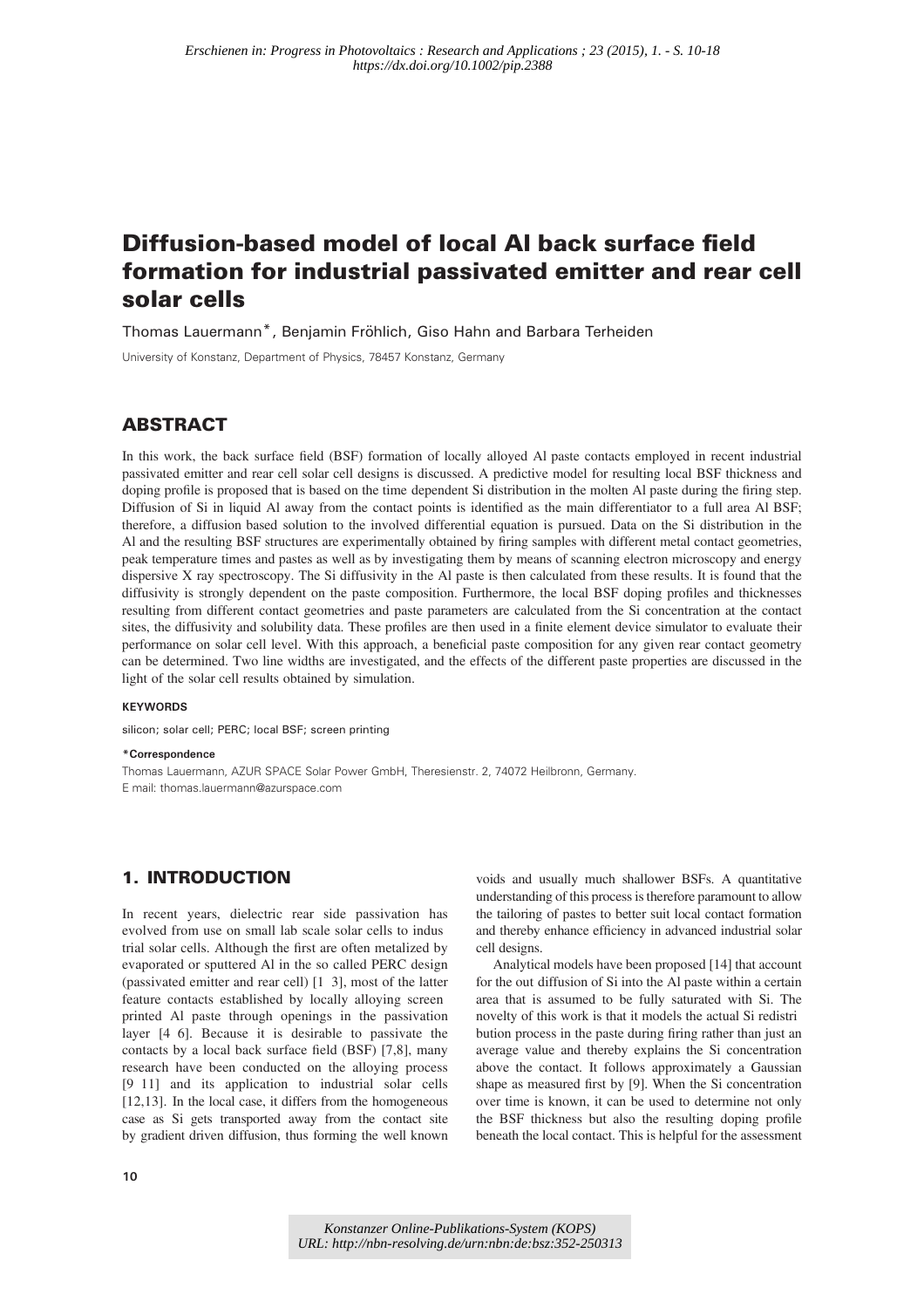of the effective rear side recombination velocity as well as an input parameter into device simulators.

#### 2. FUNDAMENTALS OF BACK SURFACE FIELD FORMATION

The formation of a highly doped  $p^+$  layer under the rear side Al metallization of screen printed solar cell is governed by the dissolution of Si and its subsequent recrystallization during co firing. For the homogeneous case, this process has been extensively studied [15 17]. During the heating ramp, the Al melts and starts to dissolve more and more Si, as the solubility of Si in Al rises with increasing temperature. This can be seen in Figure 1.

At the peak temperature, the paste is saturated with a high content of Si, according to the solubility at that temperature,  $c_0(T_{\text{peak}})$ , or  $L(T_{\text{peak}})$  in Figure 1. As the temperature falls, so does the solubility, and Si becomes rejected from the melt until the eutectic concentration of  $12.6\%_{\rm wt}$  is reached. It recrystallizes epitaxially at the Si/melt interface, incorporat ing a small amount of Al according to the solid solubility of Al in Si at that given temperature  $p^+(T)$ . This Al, usually in the range of  $10^{18}$  to  $10^{19}$  cm<sup>-3</sup>, acts as p type dopant forming the high low junction known as BSF. It lowers the surface recombination velocity depending on base resistivity [14] to values around 300 cm/s because of its field effect as opposed to the  $>10^6$  cm/s that can be expected from a pure metal/semiconductor interface of a p type wafer with a doping density in the range of  $10^{16}$  cm<sup>-3</sup>.

When using industrial PERC [4] designs by printing a full area Al electrode on a locally opened dielectric passiv ation layer, it is still beneficial to passivate the remaining contact sites as introduced by [7] and discussed in [8]. In the local case, however, BSF formation becomes compli cated by lateral diffusion as illustrated in Figure 2. The strong lateral concentration gradient drives Si away from the contact sites [9,10,13,14,18]. This lower concentration



Figure 1. Al Si phase diagram with the temperature depen dence of liquid and solid solubilities taken from [11] with solid solubility data from [19] and [20].



Figure 2. Homogeneous BSF formation compared with local BSF formation as described in [13]. The curve represents local Si content in the paste, and the dashed line represents the temperature dependent Si solubility according to [19].

of Si available during the cooling ramp results in void formation and a shallow or nonexistent BSF.

Because BSF recrystallization can only occur with Si concentrations exceeding the solubility of Si in the melt, the BSF formation starts later during the cooling ramp, resulting in shallower BSFs and a lower doping. Both effects deteriorate the passivation ability of the BSF, and in the extreme case, if the concentration is below the eutectic concentration at the start of the cool down phase, no BSF is formed at all. This is observed when the contacts are too narrow and only small quantities of Si are available to be dissolved in the paste or the Si diffuses too far away from the contacts.

#### 3. ANALYTICAL DESCRIPTION OF THE DIFFUSION PROBLEM

The local concentration of Si dissolved in the Al paste at position  $x$  and time  $t$  is

$$
c_{\rm Si}(t,x) = \frac{m_{\rm Si,dis}(t,x)}{m_{\rm Al} + m_{\rm Si,dis}(t,x)}
$$
(1)

and its concentration is given in  $\%_{wt}$  unless noted other wise. We assume that the total amount of Al is homoge neously distributed over the area and constant over time. This is valid, because the amount of Al incorporated into the BSF is in the range of 0.01% and can be neglected.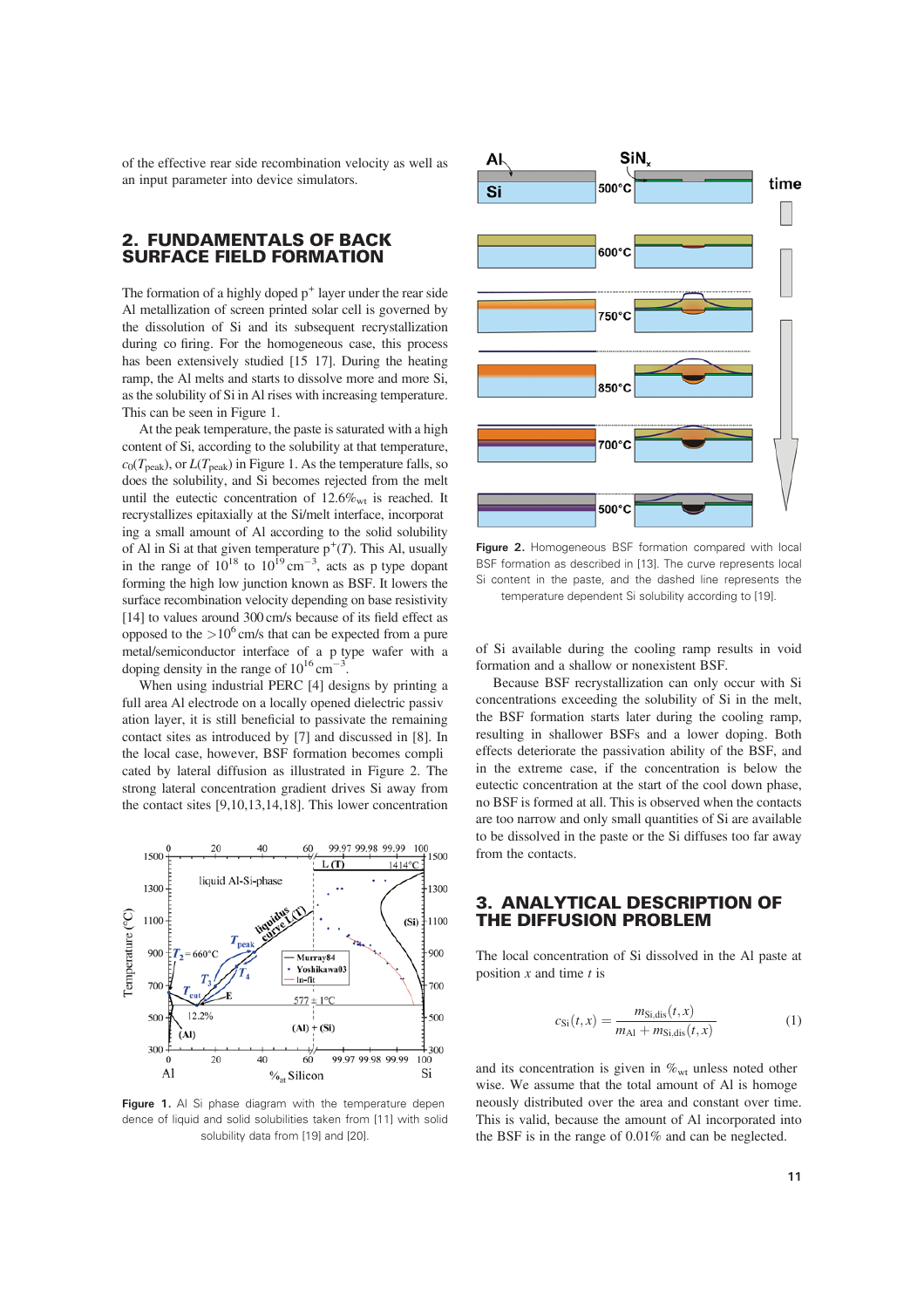Because the diffusivity scales with temperature according to the Arrhenius law, we can assume that the most significant part of the diffusion process takes place during the peak firing temperature. Diffusion processes at temperatures more than 20 °C below  $T_{\text{peak}}$  therefore have only a minor impact on the Si redistribution because of their lower diffusivity. Geometrical variations such as the deepening of the contact crater are also not taken into account for their small influ ence. For simplicity, we split the problem into three tempo rally separated phases, illustrated in Figure 3:

- (I) The heat up, where the paste above the contact region saturates locally with Si until it reaches  $c_0$  $(T_{\text{peak}})$
- (II) The peak plateau at  $T_{\text{peak}}$  where the diffusion takes place
- (III) The cool down, where BSF epitaxy takes place

At the end of phase I, all the dissolved Si is assumed to be above the line shaped contact with the width 2w. We state as initial conditions that  $c_{\text{Si}}(0, x)$  is  $c_0(T_{\text{peak}})$  at the beginning of phase II ( $t = 0$ ) above the contact site ( $w < x < w$ ), and zero elsewhere. Mathematically, this is expressed as a sum of Heaviside step functions as the initial conditions:

$$
c_{\rm Si}(0, x) = c_0 \left( T_{\rm peak} \right) \cdot \left[ \Theta(x + w) \quad \Theta(x \quad w) \right] \tag{2}
$$

If we then assume that the concentration is uniform over the height of the paste (typical Al thickness:  $20\,30\,\mu\text{m}$ ), we have to solve the diffusion equation in one dimension:

$$
\frac{\partial}{\partial t}c_{\text{Si}}(t,x) = D \cdot \frac{\partial^2}{\partial x^2}c_{\text{Si}}(t,x)
$$
 (3)

For this partial differential equation, there exists a fundamen tal solution of the form

$$
G(t,x) = \frac{1}{\sqrt{4\pi Dt}} \cdot \exp\left(-\frac{x^2}{4Dt}\right) \tag{4}
$$

when using a delta function as initial condition. This is the well known Gaussian distribution, and to obtain the solution to our special initial condition, we utilize it as a Green's function and convolute with the initial condition  $c_{\rm Si}(0, x)$ :



Figure 3. Simple firing model with heating, dwell time, and cool down phase. Diffusion is only considered in phase II between  $t = 0$  and  $t = t_{\text{peak}}$ .

$$
c_{\text{Si}}(t,x) = \int_{-\infty}^{\infty} G(t,x-y) \cdot c(0,y) dy
$$

$$
= \frac{c_0 \left( T_{\text{peak}} \right)}{\sqrt{4\pi Dt}} \int_{-\infty}^{\infty} \exp\left( \frac{(x-y)^2}{4Dt} \right) \tag{5}
$$

$$
\cdot [\Theta(y+w) \quad \Theta(y-w)] dy
$$

Integration over the step function yields us a sum of error functions, which resembles the desired concentration of Si in the Al paste at the time  $t$  at the end of phase II.

$$
c_{\text{Si}}(t,x) = \frac{1}{2}c_0(T_{\text{peak}}) \cdot \left[ \text{erf}\left(\frac{x+w}{\sqrt{4Dt}}\right) \quad \text{erf}\left(\frac{x-w}{\sqrt{4Dt}}\right) \right] \tag{6}
$$

This equation fulfills the mass conservation law for the sili con dissolved in the paste, because

$$
\int_{-\infty}^{\infty} \left[ \text{erf}\left(\frac{x+w}{\sqrt{4Dt}}\right) - \text{erf}\left(\frac{x-w}{\sqrt{4Dt}}\right) \right] dx = 4w \quad (7)
$$

holds for any given  $t$ . The length scale of interest is the denominator  $\sigma = \sqrt{4Dt}$ . It is closely related to the Si spread mentioned in former publications and can be measured to calculate the diffusivity  $D$  of the paste at a given temperature  $T_{\text{peak}}$  when the peak dwell time  $t_{\text{peak}}$  is known.

Equation (6) is illustrated in Figure 4. It can be seen that when  $\sigma$  reaches the dimension of the line opening,  $c_{\text{Si}}(t_{\text{peak}}, x)$  above the contact barely exceeds the eutectic composition  $c_{\text{cut}} = 12.6\%$ , indicated in Figure 4 as dashed line, so only minimal BSF formation can be expected during phase III.

The maximum BSF thickness is calculated after [21] by considering the concentration  $c_{Si}$  in the alloy of height h above the eutectic concentration  $c_{\text{ent}}$ :

$$
d_{\text{BSF}} = \frac{\rho_{\text{alloy}}}{\rho_{\text{Si}}} \cdot \left( \frac{c_{\text{Si}}(t_{\text{peak}}, 0)}{1 - c_{\text{Si}}(t_{\text{peak}}, 0)} - \frac{c_{\text{cut}}}{1 - c_{\text{cut}}} \right) \cdot h \tag{8}
$$

Here,  $\rho_{\text{allow}}$  and  $\rho_{\text{Si}}$  are the respective mass densities. How ever, this relation can also be used to estimate the Si



Figure 4. Evolution of Si distribution in the paste at various stages of diffusion. Resulting from a 100 um wide contact fired at 800 °C  $(c= 29\%)$ . The unit of the color coding, also given at the respective lines, is the time dependent spread  $\sigma$  given in  $\mu$ m.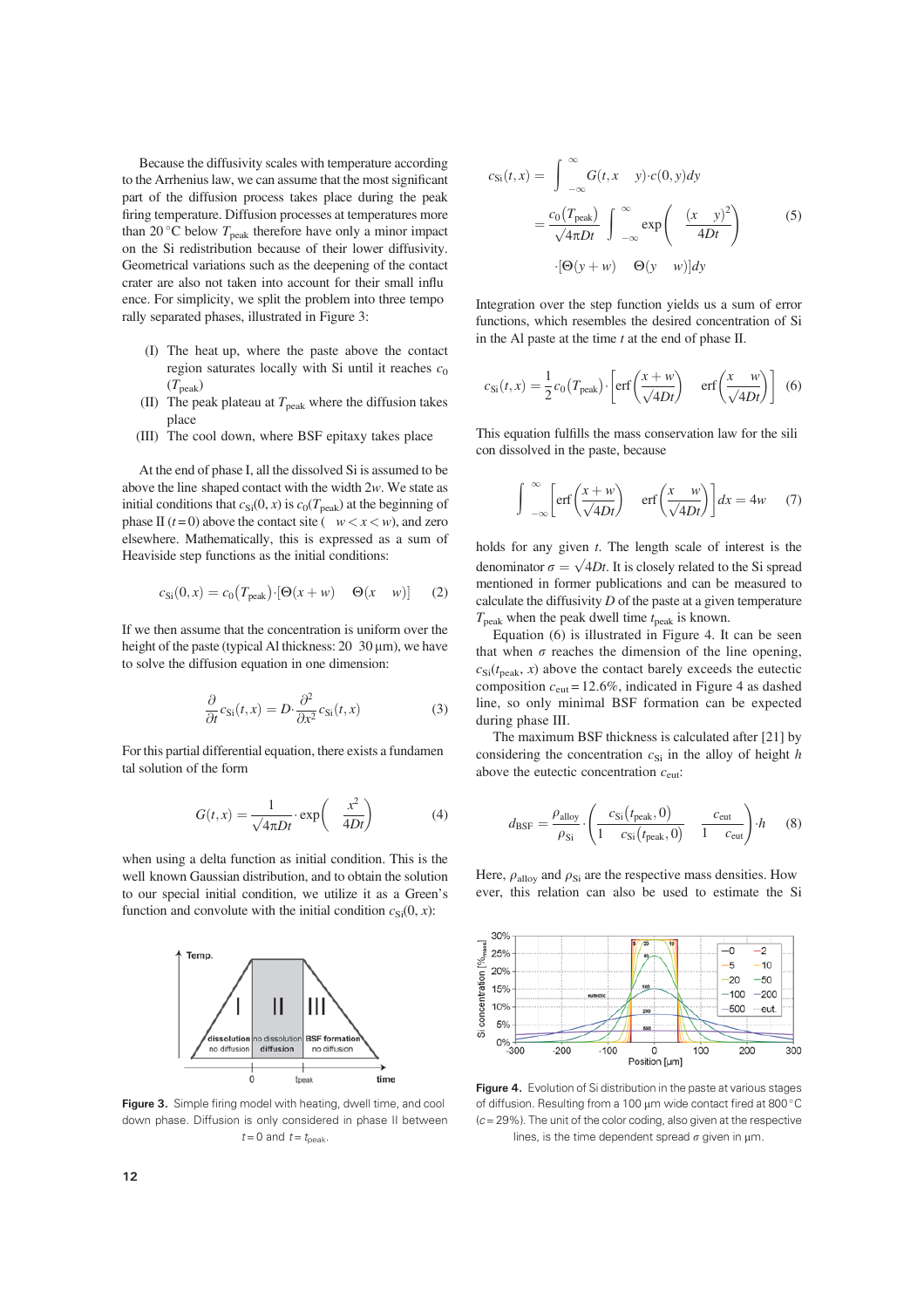concentration at the end of phase II when the thickness of the resulting BSF is known.

#### 4. APPLICATION TO REAL-WORLD **CONDITIONS**

To account for the fact that a strict separation of dissolution and diffusion is impossible during a realistic firing step, the influence of the obvious deviations from the assumed phase I II III model has to be assessed.

- Diffusion occurs not only strictly during phase II but to a lesser extent already during lower temperatures in phase I, so the concentration at  $t = 0$  is no sharp step function but already somewhat softened. This can be accounted for by assuming a nonzero diffusion prod uct  $\sqrt{Dt}$  at the start of phase II as is suggested by Figure 5.
- During phase II, additional Si becomes dissolved as the concentration falls locally because of diffusion. This can be seen in particular at the edges of the formed voids where deeper structures than the plateau level are formed as described by other authors [22]. It is related to the edge part being affected first by the out diffusion that drives the additional solution, while the region in the center of the contact has a higher Si concentration in the paste during the peak time.

Although it is straightforward to shift the time scale by a fixed fraction of the heat up time, the second effect is harder to quantify. It can be understood as the addition of Si into the melt during phase II. This amount is dissolved at the edges, leading to the regularly observed deviation from the elliptic form of the voids as visualized in Figure 6. The additional amount of Si is proportional to the bulge size. Because it increases concentration near the edges, it effectively resembles a broadening of the contact width, scaling linearly with the time at peak temperature.

To account for these deviations, it is helpful to compare sets of contacts that differ both in peak time as well as width. It then can be seen that when extrapolating toward  $t = 0$ , the spread value  $\sigma$  is always above zero. The same



Figure 5. As diffusivity rises exponentially with temperature, it contributes to  $\sqrt{Dt}$  before phase II. Therefore, an offset in time is introduced, corresponding to the area underneath the exponen tial curve. This offset scales with heat up time.



Figure 6. Scanning electron microscopy cross section of a contact line with "bulges" at the edge. The amount of Si dissolved during phase I is highlighted in blue (dark), additional dissolution during phase II in orange (bright). The shapes are just a guide to the eye.

holds for the line width 2w approaching zero. It is observed that  $\sigma$  converges against a finite width for a given peak time  $t$ . This is referred to as "width correction" in the ex perimental part and scales roughly linear with  $t$ , which jus tifies the assumption that the Si dissolution in phase II is governed by a finite dissolution velocity that is constant for a given paste.

Another effect is found in real pastes as opposed to model conditions. The paste can already contain some Si, which was intentionally added by the paste manufacturer to provide more Si during BSF formation as suggested by [10]. This results in the distribution function not falling to zero at large distances but reaching a plateau. It is math ematically accounted for shifting the abscissa of eq. (6) by the added Si base content.

#### 5. EXPERIMENTAL DETERMINATION OF DIFFUSIVITY

Test samples with local contacts are manufactured from 125 mm Cz Si wafers with 180 um thickness and a base resistivity of  $2 \Omega$  cm. SiN<sub>x</sub> (80 nm) is deposited in a plasma enhanced chemical vapor deposition reactor and is subsequently structured by picosecond laser ablation. Each wafer receives the same pattern consisting of free standing lines of various widths ranging from 60 to  $150 \,\mu m$ . In this context, freestanding means that the dis tance between individual lines is substantially larger than  $\sigma$  and neighboring contacts do not influence each other. These wafers are divided into three groups, being screen printed with three commercially available Al pastes from different manufacturers. Each group is then divided into four subgroups, which are fired at the same wafer peak temperature  $T_{\text{peak}}$  of 840 °C but with different belt speeds of 2, 4, 6, and 7 m/min to achieve different peak tempera ture times of 1.7, 2, 3, and 6 s within the temperature range of  $T_{\text{peak}}$  20 °C <  $T$  <  $T_{\text{peak}}$ . Note that to achieve a given wafer temperature, the setpoint of the furnace is chosen above  $840^{\circ}$ C for the faster belt speeds. The longer peak times were selected to obtain a reasonable data range for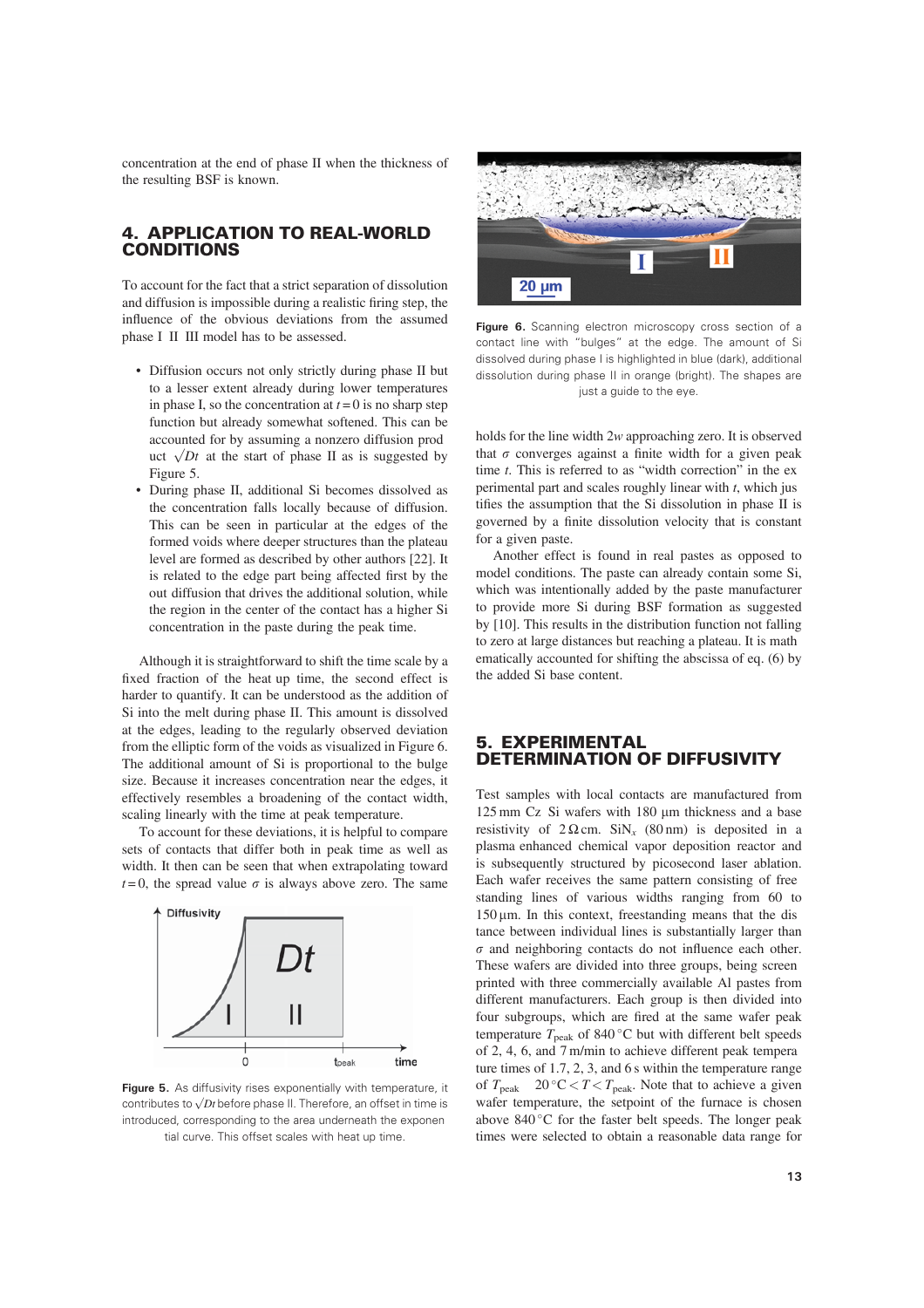analysis. The firing processes used in the industry usually feature peak zone times below 2 s for throughput reasons.

The width of the Si diffusion in the paste, visible by the darker appearance of the paste due to lamella formation during recrystallization [16], is measured by optical mi croscopy on the paste surface. Because the solid solubility of Si in Al below 577 °C is 1.4 $\%_{wt}$  [19], it is used as fixed point in the Si spread evaluation. Afterward, the wafers are cleaved into  $1 \text{ cm}^2$  scanning electron microscopy samples for determination of BSF thickness in the cross sectional view. The Si distribution in the paste is determined by means of energy dispersive X ray spectroscopy (EDX). The cross section of the paste near the contact sites is mapped for a 3 h integration time each, and the ratio between Si and Al signals is determined for each  $x$  position to obtain the position dependent Si concentration in the paste. The results of the three respective pastes can be seen in Figure  $7(a)$  (c) together with a view of the measurement area, taken from the  $60 \mu m$  lines in the 2 s firing group.

The value of  $\sigma$  can now be obtained in two ways, first by fitting the model to the measured Si spread data, which is available for a variety of line widths and firing times. The other method is directly comparing a plot of the obtained error functions to a measured EDX profile. The results and the obtained values for the diffusivity and the Si base level are given in Table I for the different firing times and pastes. The effect of additional Si dissolution by the paste during phase 2 is also taken into account by introducing a width correction, which is a measure for the additional Si taking part in the diffusion process. It is worth noting that this width correction scales roughly linear with time; therefore, a paste dependent Si dissolution velocity can be assumed.

Different strategies for paste optimization become apparent from the results: Paste A shows almost no Si addition but a high diffusivity combined with strong Si dissolution from the contact sites to achieve a wide satura tion of the paste with Si. This can be beneficial in cell designs where the contact pitch is small and the metallization fraction is comparably high, so neighboring contacts can benefit from the Si in their vicinity. In contrast, the diffusivity of paste B is reduced to one third compared with paste A with considerably lower Si dissolution, visible in shallower voids. The origin of this reduced diffusivity is unknown to the authors because it is a trade secret of the paste manufacturer. One could argue, however, that smaller par ticles with less interconnections inhibit the interparticle transport. This paste is suited to keep the Si saturation constricted to the contact area. This is useful when the rear contacts have a pitch in the 1 mm range and are unable to influence the Si distribution of each other. Si is added sparsely to the paste, as can be seen in the form of a Si rich chunk at position 50 in Figure 7(b). Paste C is between pastes A and B regarding diffusivity and dissolution rate but is able to enhance the Si saturation by its elevated amount of Si of around 4% intentionally added homogeneously to the paste by the manufacturer. This value was also obtained by EDX on dried and fired samples.



**Figure 7.** Energy dispersive X ray spectroscopy measurements of the Si distribution in the paste and a scanning electron micros copy cross section of the area of interest. A cross section of the paste was scanned (box), and the resulting signals for each position (Si signal) and averaged over 20 positions (Avg. 20) are shown. Additionally, the Si concentration modeled by eq. (6) is also shown in dashed lines for comparison.

#### 6. CALCULATION OF RESULTING DOPING PROFILE

To obtain the doping profile over  $d_{\text{BSF}}$ , the temperature dependent solubilities of Al in Si have to be taken into account. BSF epitaxy starts at  $t_{epi}$  when the Si concentration above the contact  $c_{Si}(t_{\text{epi}}, 0)$  exceeds the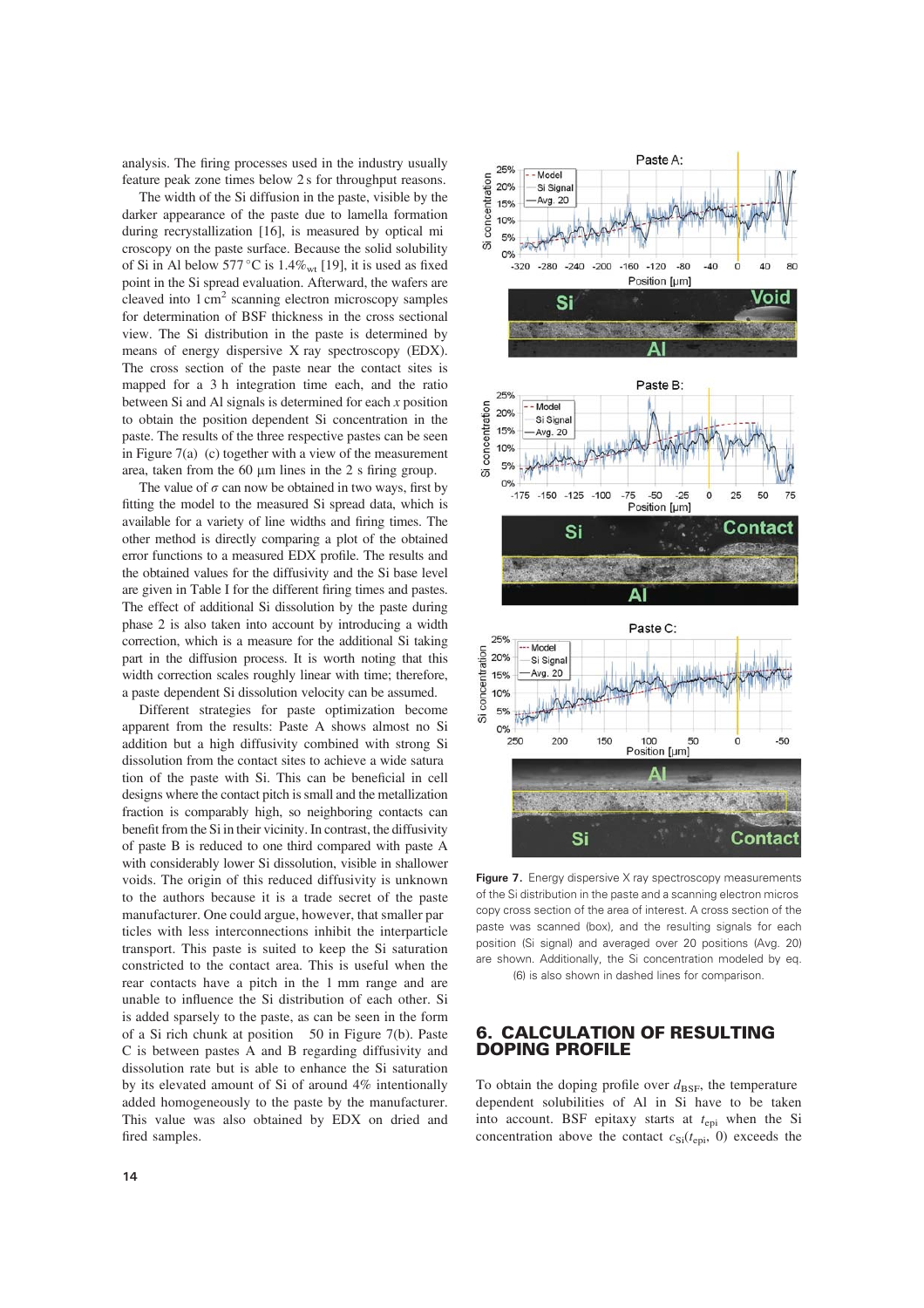Table I. Results of the scanning electron microscopy experiment: spread, width correction, base content of Si without dissolution, and diffusivity for each paste.

| Paste | $t_{\sf peak}$ [s] | $\sigma$ [µm] | w corr.<br>[µm] | Si base<br>[%] | D<br>$[µm^2/s]$ |
|-------|--------------------|---------------|-----------------|----------------|-----------------|
| А     | 1.7                | 185           | $+80$           | 2              | 5000            |
|       | 2                  | 201           | $+100$          |                |                 |
|       | 3                  | 246           | $+140$          | $\pm 2$        | $\pm 250$       |
|       | 6                  | 348           | $+260$          |                |                 |
| B     | 1.7                | 110           | $\Omega$        | 4              | 1800            |
|       | 2                  | 120           | $+10$           |                |                 |
|       | 3                  | 146           | $+20$           | $\pm 2$        | ±100            |
|       | 6                  | 207           | $+60$           |                |                 |
| C     | 1.7                | 140           | $+20$           | 4              | 3000            |
|       | 2                  | 152           | $+30$           |                |                 |
|       | 3                  | 186           | $+50$           | $\pm 2$        | ±150            |
|       | 6                  | 263           | $+120$          |                |                 |

maximum solubility at the current temperature  $T_{\text{epi}} = T$  $(t_{\rm{eni}})$ , which is when

$$
c_{\rm Si}(t_{\rm epi}, 0) = c_0(T_{\rm epi})
$$
\n(9)

which occurs in the local case usually well after  $t_{\text{peak}}$ . The resulting BSF profile can then be calculated from the solubility data if we discretize the epitaxy process into temperature steps from  $T_{epi}$  down to  $T = 577$  °C. During each temperature step,  $dT$  recrystallizes a small amount of Si because of the difference between old and new solubility, forming a layer of thickness dz with the temperature dependent amount of Al doping  $p^+(T)$ .

$$
dz(p^{+}) = h_{\text{alloy}}(T) \cdot (c_0(T) - c_0(T + dT)) \tag{10}
$$

This layer for layer principle is illustrated in Figure 8. Note that as more and more melt recrystallizes with falling temperature, the height of the melt in the  $z$  direc tion  $h(T)$  diminishes proportionally with its Si depletion. An integration to obtain  $z(p^+)$  can be performed by a spreadsheet calculator, when the liquid solubility data of Si in Al  $c_0(T)$  and the solid solubility data of Al in Si  $p^{+}(T)$  is present in the form of tables or diagrams, for example, by [19]. An analytical approximation with



Figure 8. Discretization of the BSF formation process. At every step  $dT$ , the thickness increases depending on  $dT$ , and a doping dependent on T is incorporated.

the ln function can be used in the temperature range of interest as well [11]. The inverse function of  $z(p^+)$  is the desired doping profile  $p^+(z)$ .

As an example, the resulting profiles from three kinds of freestanding contacts are calculated, one being  $60 \mu m$ wide, the second being 100 µm wide, and the third being 120 um wide. They are calculated under the assumptions  $t_{\text{peak}} = 2 \text{ s}, T_{\text{peak}} = 840 \degree \text{C}, \text{ so that } c_0(T_{\text{peak}}) = 33\%$ . The pure Al height is set to  $20 \mu m$ , accounting for the lower Al mass of the pastes' porous structure compared with a solid Al layer. All three pastes are considered, as well as a hypo thetical paste D, which consists of the diffusive properties of B combined with a Si content of 9%. The Si concentra tion directly above the contacts is averaged and given in Table II as well as the resulting BSF thicknesses according to eq. (8). The resulting profiles for paste D are shown in Figure 9. Please note that actual BSF profiles show higher electrically active dopant concentrations in measured elec trochemical capacitance voltage profiles, because modern

Table II. Average Si concentration above contact sites contributing to BSF formation and the resulting BSF thickness as calculated by the presented model.

|       | Line                               | Si   | <b>BSF</b>              |
|-------|------------------------------------|------|-------------------------|
| Paste | width [µm]                         |      | conc.[%] thickness [µm] |
| А     | 60                                 | 15.1 | 0.73                    |
|       | 100                                | 17.6 | 1.44                    |
|       | 120                                | 18.5 | 1.71                    |
| В     | 60                                 | 13.3 | 0.24                    |
|       | 100                                | 17.5 | 1.41                    |
|       | 120                                | 19.2 | 1.92                    |
| С     | 60                                 | 13.2 | 0.21                    |
|       | 100                                | 18.0 | 1.56                    |
|       | 120                                | 19.4 | 1.98                    |
| D     | 60                                 | 17.5 | 1.41                    |
|       | 100                                | 21.2 | 2.55                    |
|       | 120                                | 22.5 | 2.98                    |
|       | Full BSF from homogeneous alloying | 33.0 | 7.02                    |



Figure 9. Exemplary calculated AI profiles resulting from the spreadsheet integration of paste D, using Yoshikawa's solubility data [20]. The 7  $\mu$ m deep profile is expected from the full BSF epitaxy at homogeneously contacted rear sides. All partial pro files from the different line widths can be derived by cutting off the profile at the desired depth.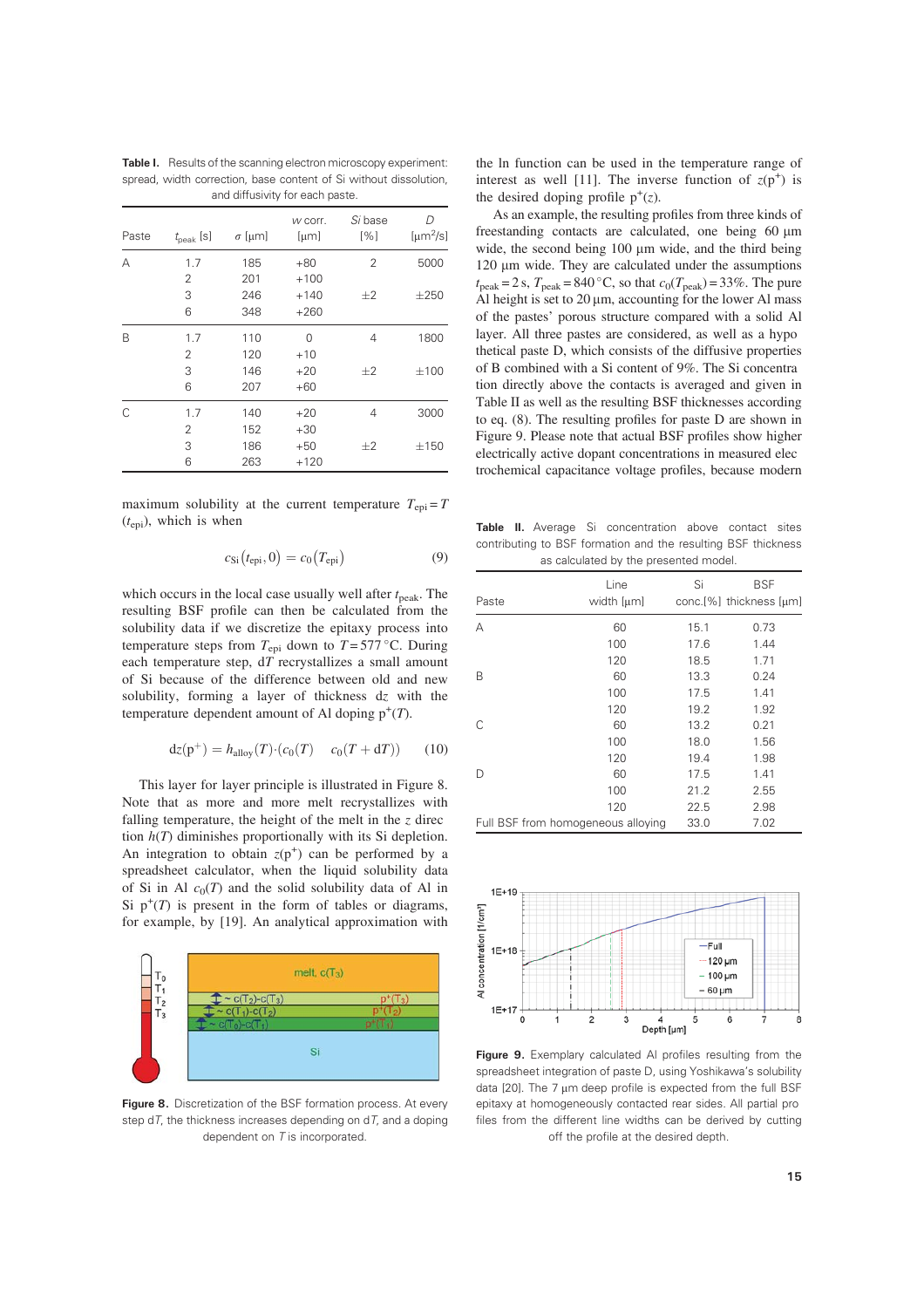pastes contain additional p type dopants such as boron [23,24]. It is also conceivable that they could contain alloying agents that alter the maximum solid state solubil ity of Al in epitaxially grown Si in a ternary material system [25].

#### 7. LOCAL BSF PERFORMANCE ON SOLAR CELL LEVEL

The obtained Al doping profiles are used as input in Sentaurus [26], a finite element device simulator, together with the pure PERC case, that is, no  $p^+$  passivation under the contacts, as reference. The simulation is set up as a 2D unit cell of 180 µm thickness around one front grid finger according to [27] with a 2.4 mm front grid spacing and two rear contacts, spaced 1.2 mm apart. Because the problem is symmetric, the length of the unit cell is reduced to the half pitch of 1.2 mm for simplicity. Two solar cell rear designs are chosen, the first one being 60 µm wide lines, the second being  $120 \mu m$  wide lines. Note that the contact resistance halves with the wider contacts, which has a slight effect on the fill factor between the two groups. The BSF doping profile calculated from the data in Table II for each paste and line width is applied above each contact area, assuming that every acceptor atom contributes to the net doping of the BSF. The cases of no BSF passivation and the case of the full 3.5 µm BSF profile expected from homogeneous BSF formation are also considered as lower and upper boundaries. Further data entering the simulation is a measured POCl<sub>3</sub> emitter profile resulting in a sheet re sistance of 53  $\Omega$ /sq. passivated with fired plasma enhanced chemical vapor deposition  $\text{SiN}_x$ , a Shockley Read Hall lifetime of 400 us for the bulk material (no light induced degradation is considered here) and a defect density corre sponding to 100 cm/s combined with a fixed charge density of  $6 \times 10^{12}$  cm<sup>-2</sup> for the dielectrically passivated regions of the rear side. The optical generation across the bulk is calculated from ray tracing, assuming a random pyramid front texture. The results of the simulation assuming a base resistivity of  $2 \Omega$  cm and a front grid finger width of 80 um can be seen in Table III. A diagram plotting the efficiencies is given in Figure 10.

The effect of the contact passivation on solar cell efficiency can be seen for different BSF thicknesses. In the unpassivated case, the cell voltage is clearly limited by recombination of the contacts, showing 0.2% lower efficiency for the  $120 \mu m$  lines than for the  $60 \mu m$  lines. In the fully passivated case, there is only a very subtle effect of contact width. This trend reverses when regarding all investigated pastes, the loss by increasing contact width is clearly offset by the gain in BSF thickness and, there fore, better contact passivation. Although pastes A, B, and  $C$  perform on a roughly equal level on  $120 \mu m$  contact widths, paste A shows the best performance with  $60 \mu m$ line widths. The hypothetical paste D, however, that merges all beneficial properties of the investigated pastes performs better than the other pastes under all conditions,

| Paste   | Line width<br>[µm] | $j_{SC}$ [mA/<br>cm <sup>2</sup> | $V_{OC}$<br><b>ImVI</b> | Efficiency<br>[%] | FF<br>[%] |
|---------|--------------------|----------------------------------|-------------------------|-------------------|-----------|
| No LBSF | 60                 | 38.2                             | 628                     | 18.9              | 78.8      |
|         | 120                | 38.0                             | 623                     | 18.7              | 79.1      |
| А       | 60                 | 38.7                             | 646                     | 19.8              | 79.1      |
|         | 120                | 38.7                             | 648                     | 20.0              | 79.4      |
| B or C  | 60                 | 38.5                             | 638                     | 19.4              | 79.0      |
|         | 120                | 38.8                             | 650                     | 20.0              | 79.4      |
| D       | 60                 | 38.8                             | 654                     | 20.1              | 79.1      |
|         | 120                | 38.8                             | 655                     | 20.2              | 79.4      |
| Homog.  | 60                 | 38.9                             | 663                     | 20.4              | 79.0      |
| profile | 120                | 38.9                             | 659                     | 20.4              | 79.4      |

Table III. Simulated solar cell results for cells with local BSFs resulting from different pastes.



Figure 10. Effect of different BSF profiles on solar cell level as simulated with  $60$  and  $120 \mu m$  wide rear contact designs using pastes A D. The thickness of the profiles used is also provided in white.

showing a  $0.3\%$  absolute efficiency gain for the 60  $\mu$ m design and a 0.2% absolute efficiency gain for the 120  $\mu$ m design. It is thereby possible to increase solar cell perfor mance with proper paste engineering suitable to accommo date the special requirements of a locally contacted solar cell design, as was shown by Rauer et al. [10].

Experimental data from real solar cells for comparison can, for example, be found in [8] or in [13]. Empirically, it has been found that the difference between a shallow and a thick BSF accounts for an efficiency gain of  $0.3\%_{\text{abs}}$ .

#### 8. SUMMARY

In this paper, insight in the process of local BSF formation beneath the rear contacts of industrial PERC solar cells was provided. An analytical model was presented that is based on solving the diffusion equation for the Si dissolved by the molten Al paste during contact firing. Because the concentration of Si in the Al follows a bell shaped curve as measured by previous authors, this approach is considered to be more general than earlier publications on this topic, assuming a spatially constant dilution of Si in the paste.

It was found that the Si distribution can be described as a sum of error functions depending on the line width and paste parameters such as diffusivity and dissolution velocity of additional Si during the peak firing phase. This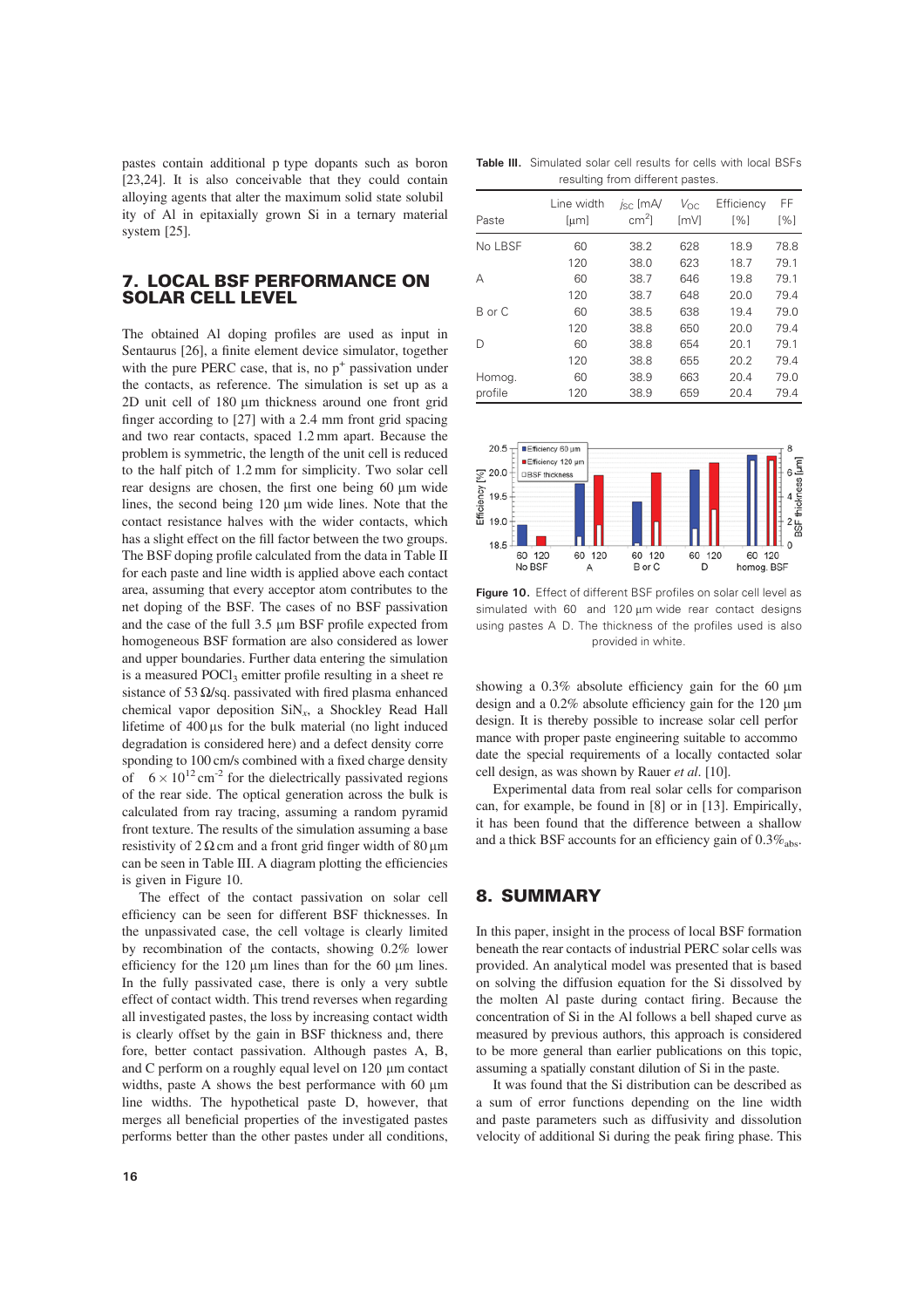distribution was verified by EDX investigation of different Al pastes after firing, and the diffusivity of each paste was derived by optical measurement of the Si spread of differ ent line widths subjected to a variety of peak times.

The investigated pastes differ in three main parameters that affect BSF formation beneficially: Paste A benefits from its rapid Si dissolution ability caused by its high diffusion constant, paste B has a significantly reduced diffusion constant, keeping the Si close to the contact site, and paste C supplies a significant amount of additional Si in the paste to achieve a higher Si saturation at any given point.

With this information, the local BSF doping profiles and thicknesses resulting from different contact geometries and paste parameters could be calculated from the Si concentra tion at the contact sites during the cool down ramp, using a spreadsheet calculator and solid state solubility data from literature. These profiles are then used in Sentaurus device to evaluate the performance of Al pastes in a PERC design on solar cell level. The simulation results highlight the importance of contact passivation for solar cells efficiency, leading to the result that within all investigated pastes 120  $\mu$ m wide lines are preferred to 60  $\mu$ m lines because the passivation effect of the thicker BSFs outweighs the larger contact area. It also suggests that a hypothetical paste D with the diffusive properties of paste B but an additional Si content of 9% leads to an efficiency gain of 0.2 0.3% absolute compared with the best investigated real paste. There fore, this contribution concludes that paste improvement leading to higher solar cell efficiencies on locally contacted solar cell designs is achievable by adapting the pastes to the requirements of local BSF formation.

## ACKNOWLEDGEMENTS

The authors would like to extend their gratitude to J. Engelhardt, L. Mahlstaedt, S. Ohl, B. Rettenmaier, J. Ruck, F. Mutter, and C. Gründler for their support during process ing, A. Zuschlag, S. Öner, and A. Hammud for the electron microscopy as well as P. Altermatt for the support with the simulation. The financial support for parts of this work by the German BMU under contract FKZ 325168 and 0325079 is gratefully acknowledged.

## REFERENCES

- 1. Blakers AW, Wang A, Milne AM, Zhao J, Green MA. 22.8% efficient silicon solar cell. Applied Physics Letters 1989; 55: 1363 1365, DOI: 10.1063/1.101596
- 2. Glunz SW, Knobloch J, Hebling C, Wettling W. The range of high efficiency silicon solar cells fabricated at Fraunhofer ISE. Proceedings 26th IEEE PVSC 1997; 231 234, DOI: 10.1109/PVSC.1997.654071
- 3. Schneiderlöchner E, Preu R, Lüdemann R, Glunz SW. Laser fired rear contacts for crystalline silicon solar

cells. Progress Photovoltaics Research and Applica tions 2002; 10: 29 34, DOI: 10.1002/pip.422

- 4. Agostinelli G, Choulat P, Dekkers HFW, De Wolf S, Beaucarne G. Screen printed large area crystalline silicon solar cells on thin substrates. Proceedings 20th EU PVSEC 2005; 1339 1342.
- 5. Gautero L, Rentsch J, Weiss L, Kohn N, Eigner S, Zimmer M, Specht J, Nekarda J, Stüwe D, Retzlaff M, Biro D, Sallese J M, Preu R. Industrial approach for the deposition, through vias wet opening and firing activation of a backside passivation layer applied on solar cells. Proceedings 23th EU PVSEC 2008; 1453 1457, DOI: 10.4229/23rdEUPVSEC2008 2CV.4.38
- 6. Gatz S, Hannebauer H, Hesse R, Werner F, Schmidt A, Dullweber T, Schmidt J, Bothe K, Brendel R. 19.4% efficient large area fully screen printed silicon solar cells. Physica Status Solidi RRL 2011; 5(4): 147 149, DOI: 10.1002/pssr.201105045
- 7. Wang A, Zhao J, Green MA. 24% efficient silicon solar cells. Applied Physics Letters 1990; 57(6): 602 604, DOI: 10.1063/1.103610
- 8. Lauermann T, Lüder T, Scholz S, Hahn G, Terheiden B. Enabling dielectric rear side passivation for indus trial mass production by enabling lean printing based solar cell processes. Proceedings 35th IEEE PVSC 2010; 28 34, DOI: 10.1109/PVSC.2010.5614042
- 9. Urrejola E, Peter K, Plagwitz H, Schubert G. Silicon diffusion in aluminum for rear passivated solar cells. Applied Physics Letters 2011; 98: 153508, DOI: 10.1063/1.3579541
- 10. Rauer M, Woehl R, Schmiga C, Hermle M, Hörteis M, Biro D. Aluminum alloying in local contact areas on dielectrically passivated rear surfaces of silicon solar cells. IEEE Electron Device Letters 2011; 32(7): 916 918, DOI: 10.1109/LED.2011.2143385
- 11. Krause J, Woehl R, Rauer M, Schmiga C, Wilde J, Biro D. Microstructural and electrical properties of different sized aluminum alloyed contacts and their layer system on silicon surfaces. Solar Energy Mate rials & Solar Cells 2011; 95: 2151 2160, DOI: 10.1016/j.solmat.2011.03.017
- 12. Gatz S, Bothe K, Müller J, Dullweber T, Brendel R. Analysis of local Al doped back surface fields for high efficiency screen printed solar cells. Energy Procedia 2011; 8: 318 323, DOI: 10.1016/j.egypro.2011.06.143
- 13. Lauermann T, Zuschlag A, Scholz S, Hahn G, Terheiden B. The influence of contact geometry and sub contact passivation on the performance of screen printed  $Al_2O_3$  passivated solar cells. *Proceedings* 26th EU PVSEC 2011; 1137 1143, DOI: 10.4229/ 26thEUPVSEC2011 2DO.1.6
- 14. Müller J, Bothe K, Gatz S, Brendel R. Modeling the formation of local highly aluminum doped silicon